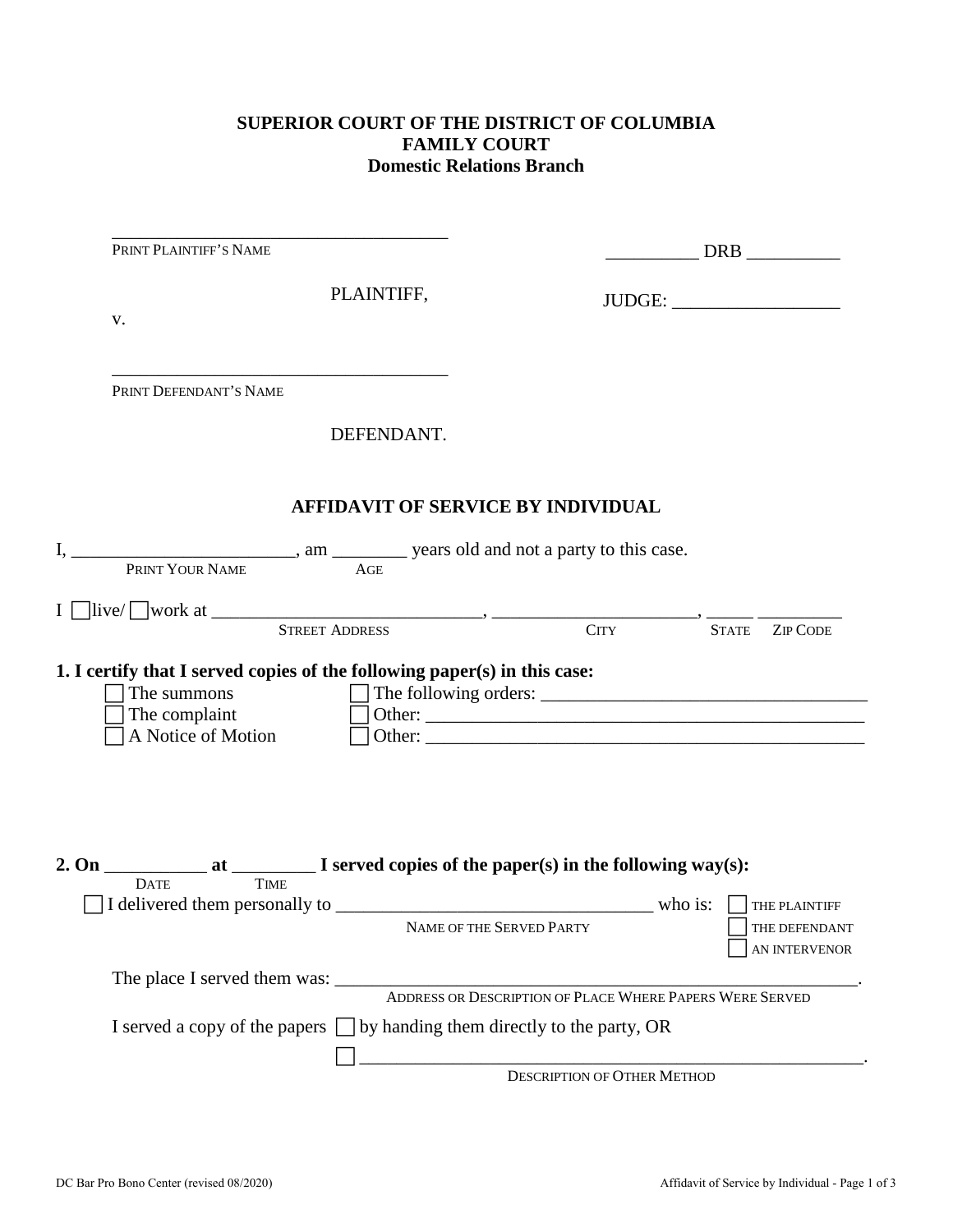|                                             | This place is the other party's $\Box$ TEMPORARY RESIDENCE.                                              |
|---------------------------------------------|----------------------------------------------------------------------------------------------------------|
|                                             | PERMANENT RESIDENCE.                                                                                     |
|                                             |                                                                                                          |
|                                             | I state the following about the person I gave the copies to (PROVIDE AS MANY DETAILS AS POSSIBLE):       |
|                                             | Their name is:                                                                                           |
| Their approximate age is: ________________. |                                                                                                          |
| Their relationship to the other party is:   |                                                                                                          |
|                                             |                                                                                                          |
|                                             | Roommate $\Box$ Other: $\Box$ Other:                                                                     |
|                                             | Here are more details about how I served the them (EXPLAIN MORE ABOUT HOW, WHERE, WHEN YOU SERVED THEM): |
|                                             |                                                                                                          |
|                                             |                                                                                                          |
|                                             |                                                                                                          |

3. **The following details support my statements above** (EXPLAIN MORE ABOUT HOW, WHERE, OR WHEN SERVICE WAS MADE):

\_\_\_\_\_\_\_\_\_\_\_\_\_\_\_\_\_\_\_\_\_\_\_\_\_\_\_\_\_\_\_\_\_\_\_\_\_\_\_\_\_\_\_\_\_\_\_\_\_\_\_\_\_\_\_\_\_\_\_\_\_\_\_\_\_\_\_\_\_\_ \_\_\_\_\_\_\_\_\_\_\_\_\_\_\_\_\_\_\_\_\_\_\_\_\_\_\_\_\_\_\_\_\_\_\_\_\_\_\_\_\_\_\_\_\_\_\_\_\_\_\_\_\_\_\_\_\_\_\_\_\_\_\_\_\_\_\_\_\_\_ \_\_\_\_\_\_\_\_\_\_\_\_\_\_\_\_\_\_\_\_\_\_\_\_\_\_\_\_\_\_\_\_\_\_\_\_\_\_\_\_\_\_\_\_\_\_\_\_\_\_\_\_\_\_\_\_\_\_\_\_\_\_\_\_\_\_\_\_\_\_